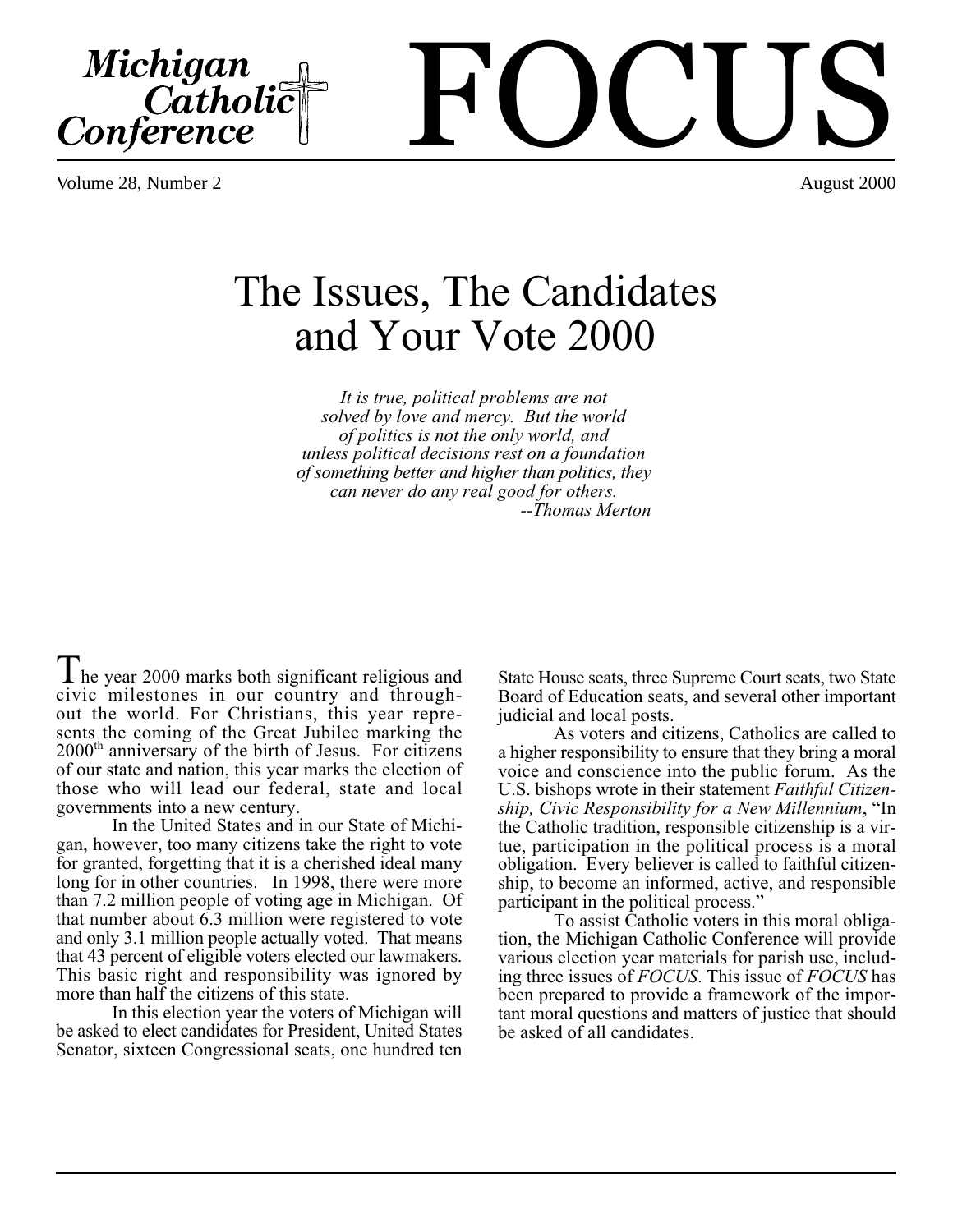### EDUCATION

moment of conception.

The Catholic Church has long held that parents are the primary educators of their children and should have a

greater role in what, how, and where their children learn. Education, the Church teaches, is a fundamental right of all people, and children have the right to an education that will best develop their potential, talents, and ability. In some cases private and/or religious schools are the best option for children. In others, public charter schools are more effective. For many, the traditional public school system provides the best educational opportunity. For this reason, education reform must continue to include a greater role for parents and families.

True education reform will remove barriers which prevent civic authorities from living up to their moral obligation to ensure all families can make the choice they feel provides the best opportunity for their child. Expanding educational choice, then, is not an option; it is a requirement of social justice.

*"…parents have a right to choose a school for them which corresponds to their own convictions. This right is fundamental…Public authorities have the duty of guaranteeing this parental right and of ensuring the concrete conditions for its exercise."*

> Catechism of the Catholic Church, no. 2229

### **Where does the candidate stand on the rights of parents to choose the educational setting for their children?**

Human life is a gift from God which all of us are called to protect, nurture and sustain. The right to life, the most basic of all human rights, must be protected by law. . ABORTION

The Church rejects the 1973 United States Supreme Court abortion decisions that deny legal protection to unborn children. The Church rejects government efforts to force religious hospitals and health plans to provide this immoral procedure. Further, the Church rejects the use of partial birth abortions as heinous and barbaric acts that move our nation one step further toward acceptance of infanticide. Efforts to restrict abortion legislatively and to provide constitutional protection for unborn human life are supported. Laws and policies on medical education, medical research, health care, and related issues must respect and protect human life from the

*"Direct abortion is never a morally tolerable option. It is always a grave violence against a woman and her unborn child."*

> *Living the Gospel of Life: A Challenge to American Catholics* United States Catholic Bishops November 1998

#### **Where does the candidate stand on abortion?**

HEALTH CARE Health care must be promoted and supported by the cooperative efforts of the public and private sectors for the good of the individual and society as a whole. There continues to be a genuine need to reform our health care delivery system. The problems of the uninsured and the underinsured continue to escalate. The Catholic Church has spoken vigorously for reform rooted in values that respect the essential dignity of each person, ensure that human life is protected, and recognize the unique needs of the poor.

*"Access to those health care services necessary for the development and maintenance of life is a basic human right."*

> Michigan Catholic Conference Board of Directors, June 1993

**Where does the candidate stand on extending quality health benefits as a right to all people?**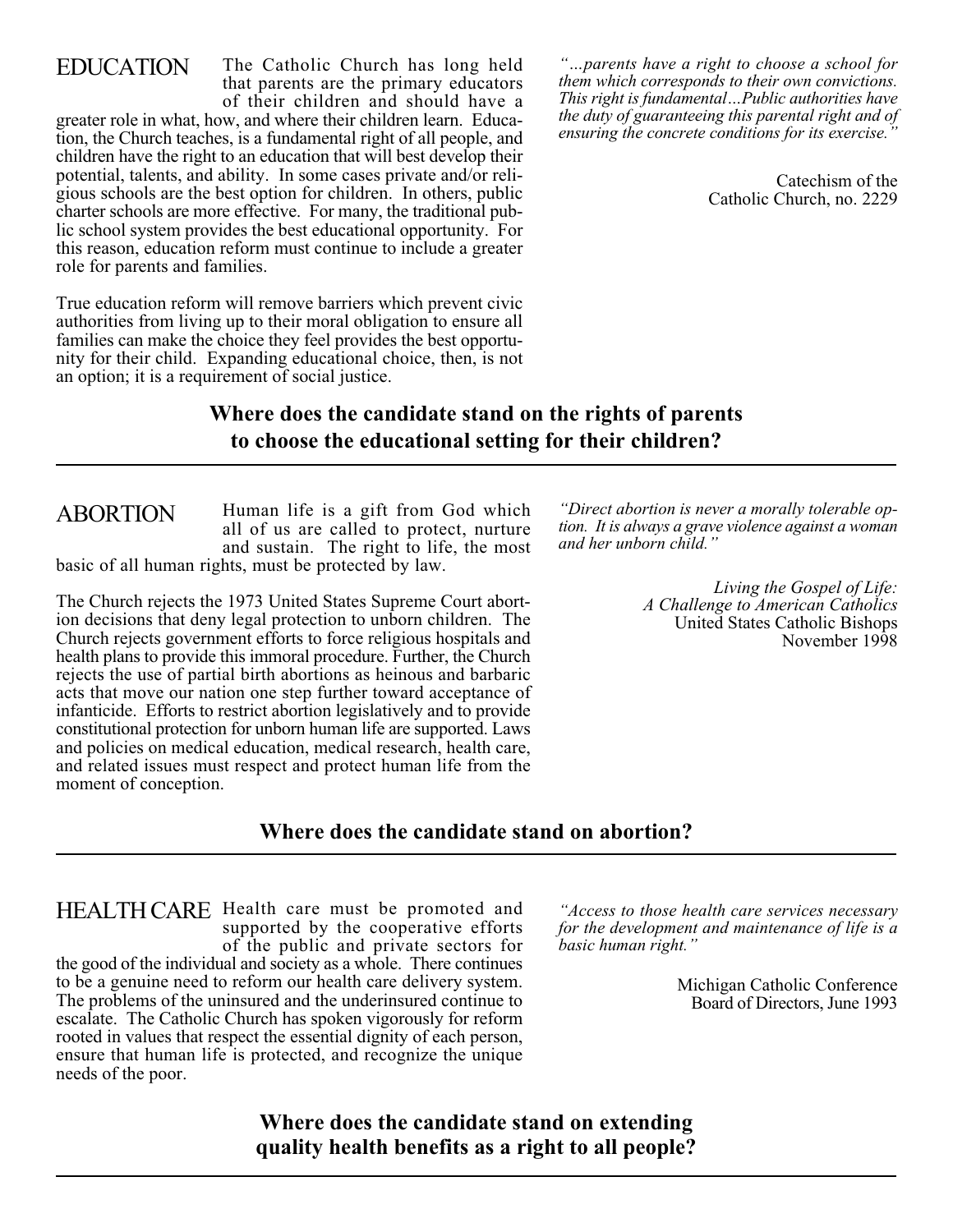# BASIC HUMAN **NEEDS**

Catholic tradition calls for the community to put the needs of the poor and vulnerable first. Society as a whole, acting through public and pri-

vate institutions, has the moral responsibility to enhance dignity and protect human rights. In addition to the clear responsibility of private institutions, government has an essential responsibility in this area. This does not mean that government has the primary or exclusive role, but it does have a positive moral responsibility in safeguarding human rights and ensuring that the minimum conditions of human dignity are met for all. Using that gauge, it must be understood that governmental programs must be designed to enhance the principles of work, family and self-reliance.

The Church is opposed to measures which would deny benefits to children who are born to unwed mothers or to mothers already receiving assistance; which treat immigrants differently from others in society; and, which unjustly classify individuals in need of assistance as abusers and exploiters of the system. .

Proposals on child-care, transportation and basic job training skills are essential elements in ensuring that individuals have the tools they need for self-sufficiency and should be supported. .

*"The responsibility for alleviating the plight of the poor falls upon all members of society. As individuals, all citizens have a duty to assist the poor through acts of charity and personal commitment. We also carry out our moral responsibility to assist and empower the poor by working collectively through government to establish just and effective public policies."*

> --Economic Justice for All The U.S. Bishops' Pastoral Letter on Catholic Social Teaching and the U.S. Economy

# **Where does the candidate stand on the role of government in providing assistance and services to the poor and vulnerable members of our society?**

## DEATH PENALTY

The death penalty, or capital punishment, has been the subject of extended public debate in recent years. The intensity of the debate stems from the

fact that the issue involves not only profound legal and political questions but also important moral and religious convictions.

The Catholic Church in Michigan has uniformly dealt with the death penalty as but one facet of a consistent ethic of life. In 1973, 1985 and in 1999, the Michigan Catholic Conference Board of Directors issued statements in opposition to the institution of the death penalty, saying, "We believe that a principled and consistent rejection of death-dealing as a policy is required to uphold the dignity of human persons and the value of human life."

The death penalty is constitutionally prohibited in Michigan. In fact, in 1846, Michigan was the first governmental jurisdiction in the English-speaking world to abolish the death penalty. Any attempt to remove that constitutional prohibition should be vigorously opposed.

*Modern society has the means of protecting itself, without definitively denying criminals the chance to reform. I renew the appeal I made most recently at Christmas for a consensus to end the death penalty, which is both cruel and unnecessary*

> Pope John Paul II, January 27, 1999 St. Louis, Missouri

#### **Where does the candidate stand on the death penalty?**